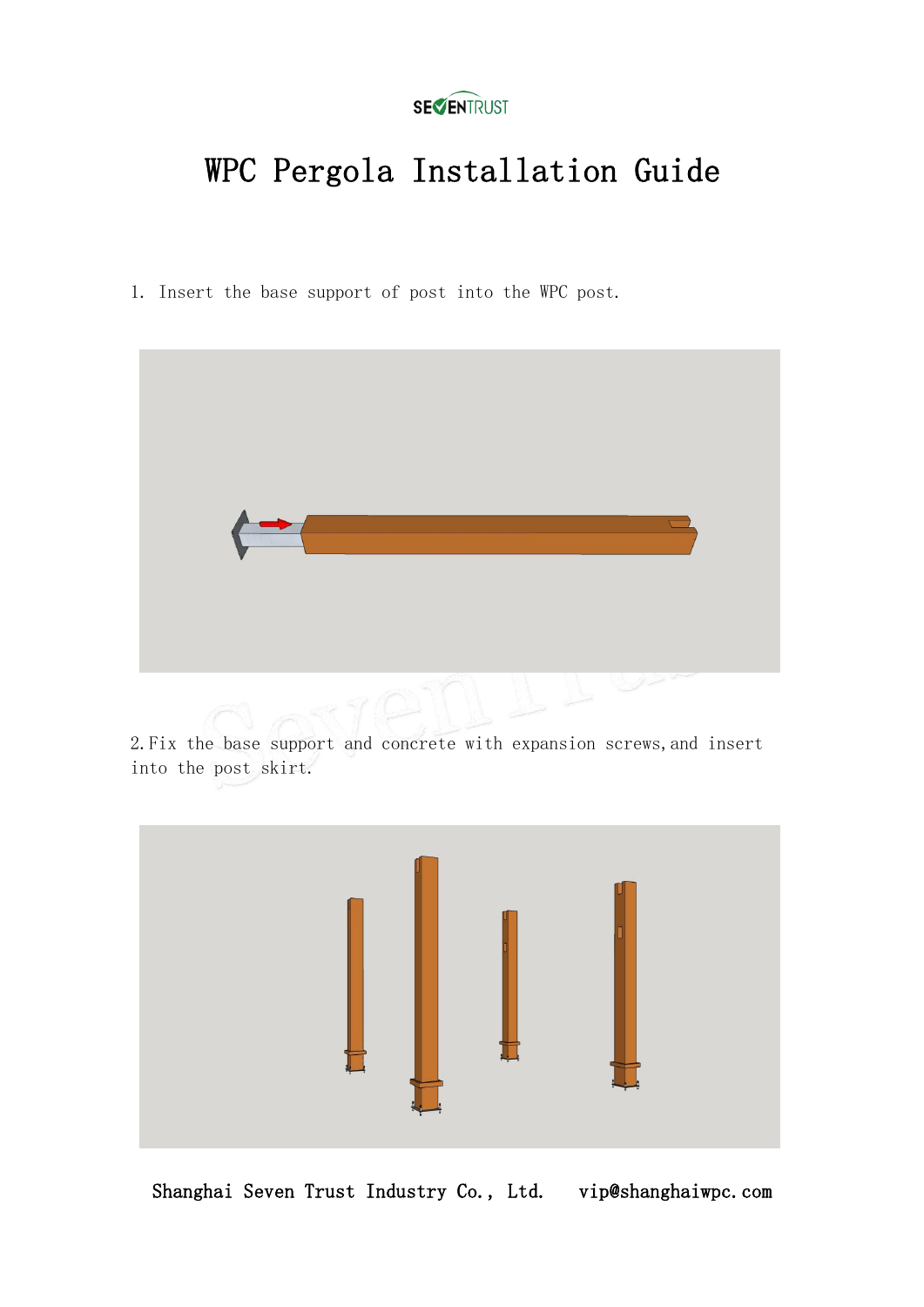#### **SEVENTRUST**

3. Insert the decorative beam into the hole of the post. Adjust the verticality of the post and tighten the expansion screw.



4. Insert the 200 \* 80mm Crossbeam into the slotted post and adjust the length before and after.

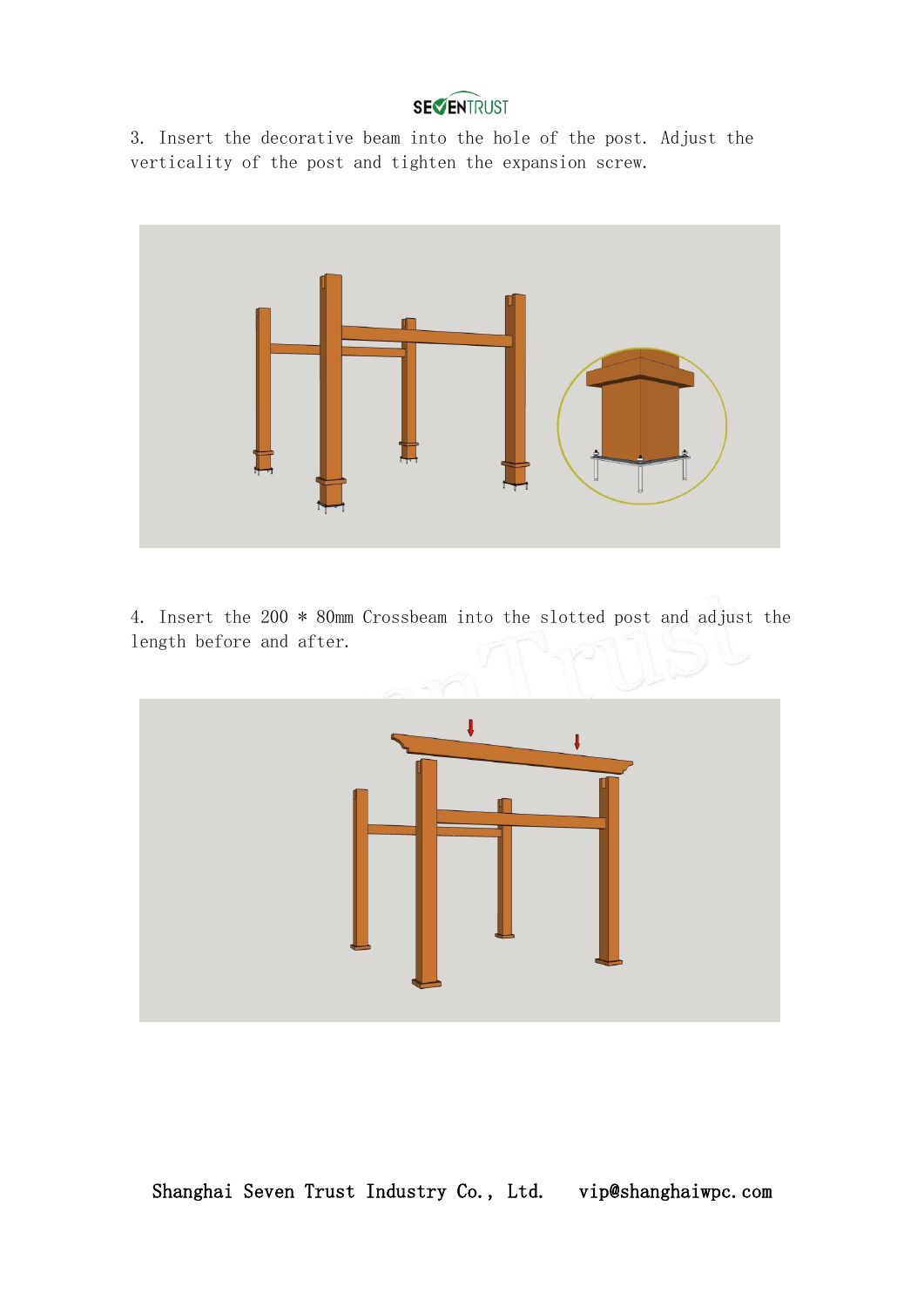# **SECENTRUST**

5. Use Φ10mm twist drill to make a pair of perforations at 80-100mm above the post, fix the post and 200\*80mm Crossbeam with M10 \* 220mm stainless steel screw.

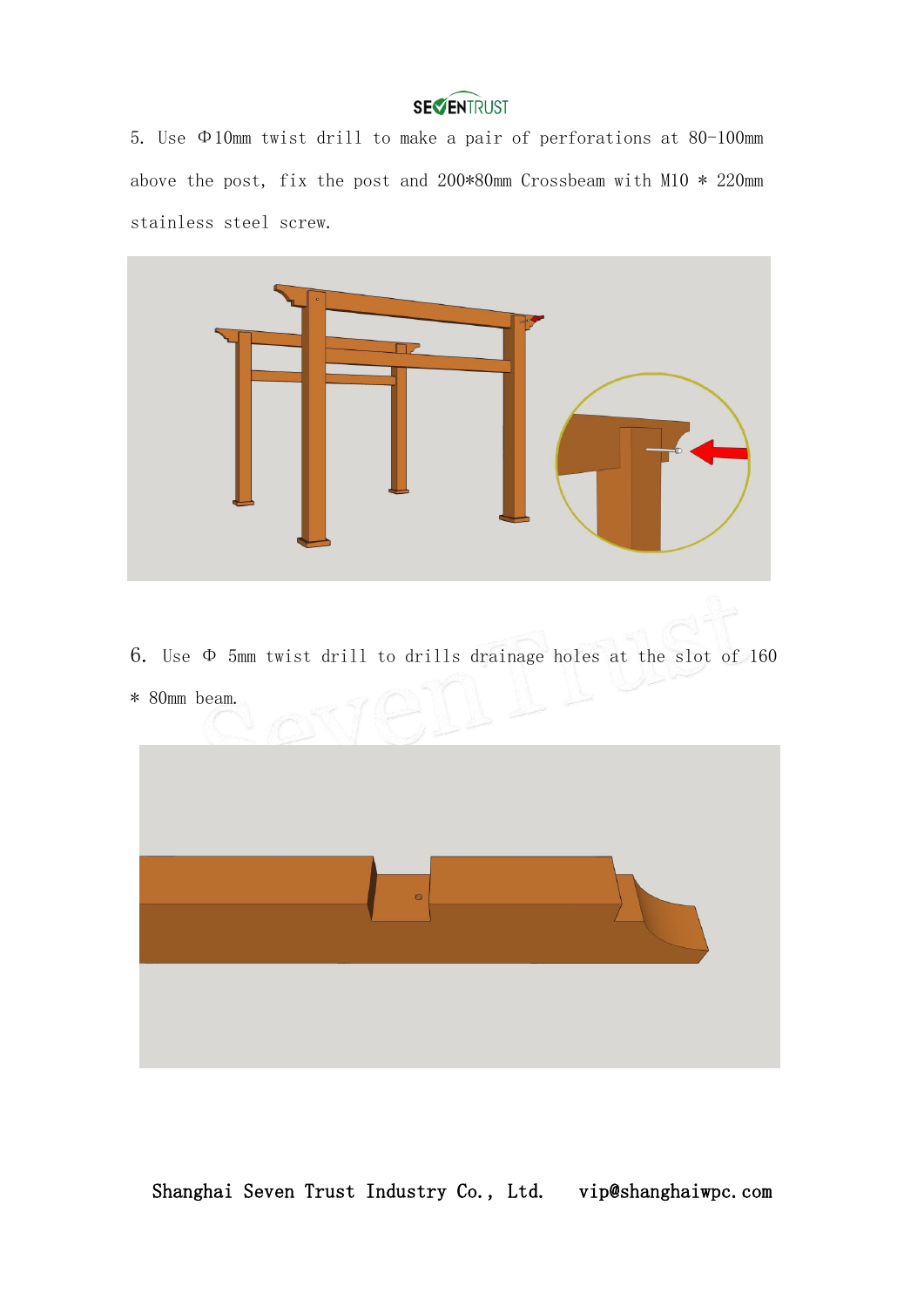# **SEVENTRUST**

7. Put 160\*80mm beam on 200\*80mm Crossbeam and fix it with 6.3 \* 150 drilling screws.

(Apply structural glue before tightening the drilling screws to reduce water seepage caused by screw holes.)



8. After all the beams are fixed, fix the posts and base support with  $5.5*$ 75 drilling screws at 200mm and 600mm from the ground outside the posts.



Shanghai Seven Trust Industry Co., Ltd. vip@shanghaiwpc.com 9. Place the lattice in the space between the decorative beam and the 200